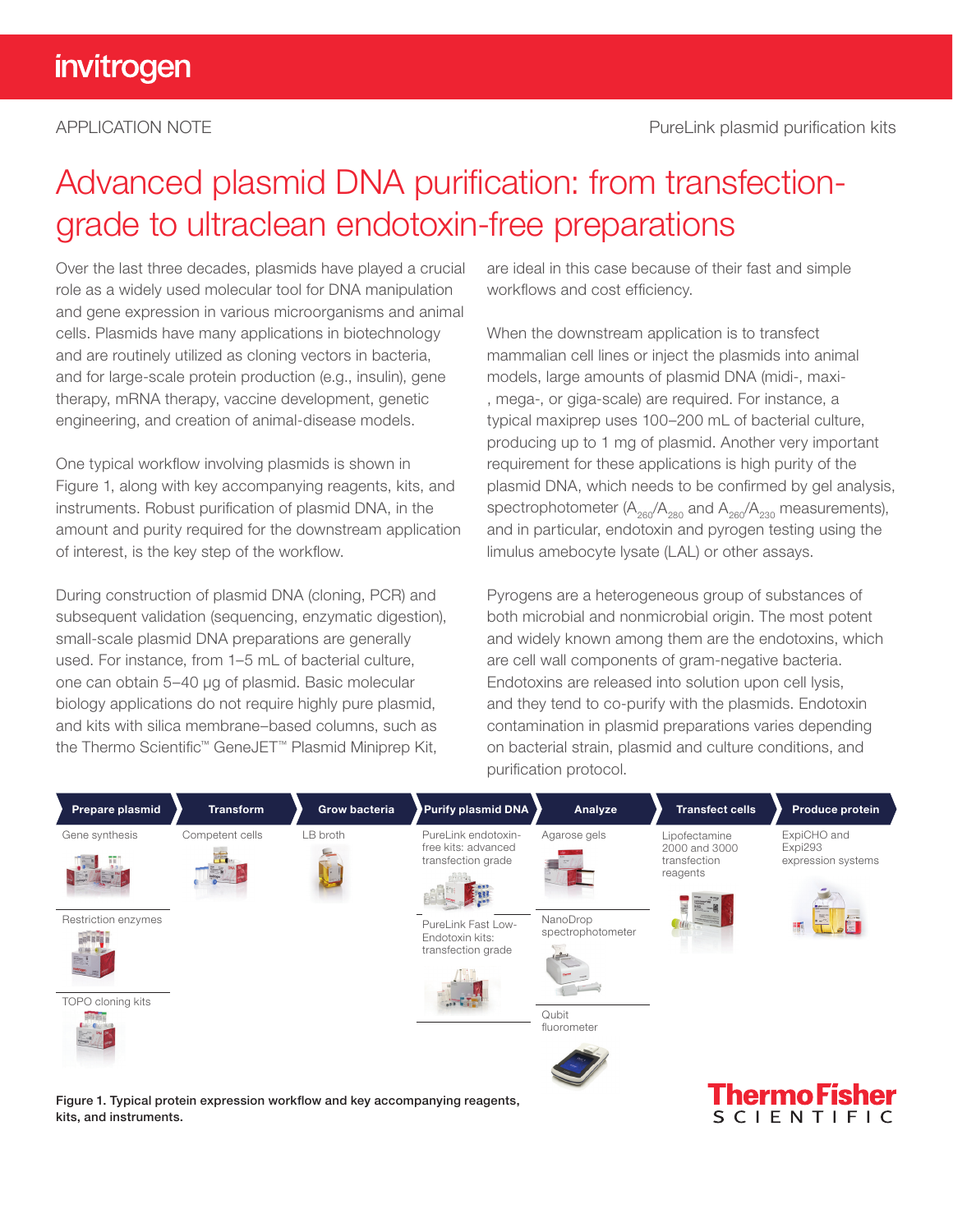Endotoxins are a source of concern because they can induce nonspecific activation of immune responses in cells and animals, resulting in suboptimal transfection and toxicity in many cell lines, decrease in protein expression in sensitive cells, and life-threatening fever in animal models. To ensure successful *in vitro* and *in vivo* studies, low-endotoxin and endotoxin-free plasmid purification kits are strongly recommended, to produce plasmids with endotoxin contamination guaranteed to be depleted below certain levels. While standard kits produce plasmids with endotoxin levels at 10–100 EU/µg of plasmid, "low-endotoxin" kits generate plasmid DNA with endotoxin levels at <1 EU/µg of plasmid, and "endotoxin-free" kits generate plasmid DNA with endotoxin levels at <0.1 EU/µg of plasmid.

#### Materials and methods

Single colonies were picked from freshly streaked selective plates and inoculated into 1 mL of Luria-Bertani (LB) medium containing the appropriate selective antibiotic. These starter cultures were incubated at 37°C for 8 hours with vigorous shaking (220−280 rpm). Next, the starter cultures were diluted 1:1,000 in LB medium in a flask with a volume of at least 3 times the volume of the culture, and incubated at 37°C for 12−16 hours with vigorous shaking. The bacterial culture was analyzed using the Thermo Scientific<sup>™</sup> NanoDrop™ spectrophotometer to ensure that it reached a cell density of approximately 2–4 × 10<sup>9</sup> cells/mL, or an optical density of 2.0−4.0 at 600 nm (A<sub>600</sub>). Plasmid DNA was isolated from the freshly harvested bacterial culture using Invitrogen™ PureLink™ kits or other suppliers' products. Downstream analysis used the NanoDrop spectrophotometer to measure yield and purity, agarose gel electrophoresis to visually assess purity, and the Endosafe™-Portable Test System™ (PTS™) test (Charles River) to quantify endotoxin levels.

#### **Results**

Invitrogen™ PureLink™ Fast Low-Endotoxin Plasmid Purification Kits use next-generation columns with advanced silica membranes that enable rapid, precipitation-free isolation of transfection-grade (<1 EU/µg) plasmid DNA. The simple precipitation-free protocol yields high-quality plasmids (Figures 2 and 3) and is suitable for standard transfections (Figure 4) and all molecular biology applications such as cloning and sequencing.

#### A



Figure 2. Higher yields of low-endotoxin, transfection-quality plasmid DNA obtained with PureLink Fast purification kits than with kits from another supplier. Two high-copy plasmids with different backbones were purified using PureLink Fast kits and Qiagen Plasmid Plus midiprep (A) and maxiprep (B) kits as described in the product manuals. Endotoxin values (EU/μg) were measured using the Endosafe-PTS test (Charles River) and are provided only for the PureLink Fast preparations.



Figure 3. Plasmids purified with PureLink Fast kits are predominantly in the supercoiled form, with no traces of RNA or genomic DNA contamination. Lanes 1–3, PureLink Fast maxipreps; lanes 4–6, Qiagen *Plus* maxipreps; 1% agarose gel analysis, 1 µg plasmid per well.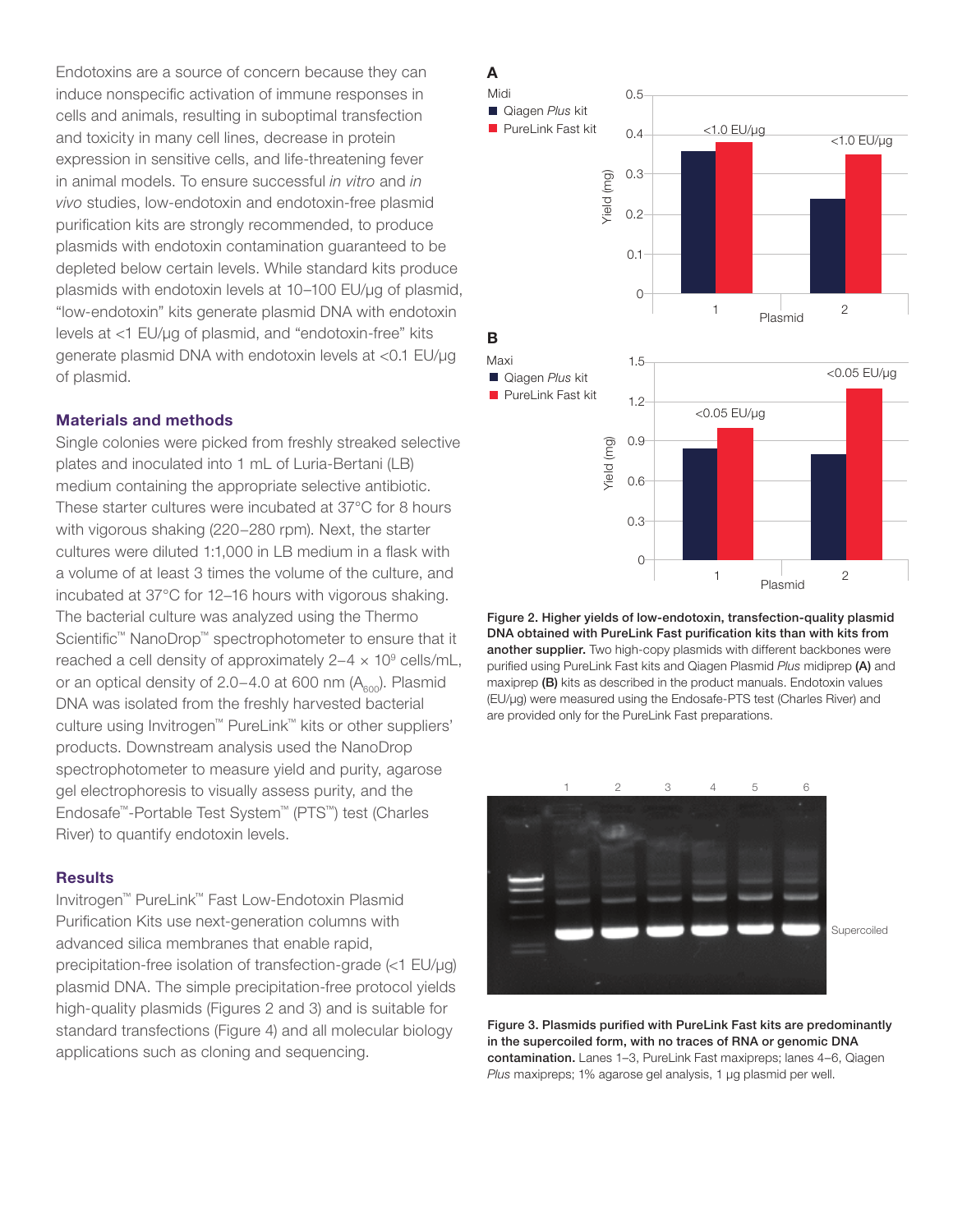

Figure 4. Rapid isolation of transfection-grade plasmid DNA in high yields. pGL4.5-fLuc plasmid DNA was purified with PureLink Fast midi and maxi kits and the Qiagen *Plus* maxi kit, then transfected into HeLa cells with Invitrogen™ Lipofectamine™ 3000 Transfection Reagent. At 24 hours posttransfection, cells were lysed and luciferase protein levels were measured using the Invitrogen™ Dual-Light™ System. Cell viability was not affected, as confirmed with Invitrogen™ PrestoBlue™ reagent.

The rapid protocol of the PureLink Fast Low-Endotoxin Plasmid Purification Kits, based on innovative advanced silica, enables purification of transfection-grade plasmid DNA in as little as 20–30 minutes. The resulting plasmid DNA is of high quality, with endotoxin levels of <1 EU/µg and yields of up to 0.4 mg with the midiprep kit and 1.2 mg with the maxiprep kit. The kits also feature colored buffers for easier identification and visualization of mixing efficiency during lysis and neutralization steps.

Invitrogen™ PureLink™ Expi Endotoxin-Free Plasmid Purification Kits use a novel, proprietary anion-exchange membrane to isolate ultraclean, advanced transfection– grade plasmid DNA in about half the time of current standard protocols. The enhanced membrane used with the vacuum-assisted workflow substantially reduces total purification time, compared to typical resin columns using gravity flow. The simple protocol is designed to provide high yields of high-quality, endotoxin-free plasmid DNA (Figure 5) suitable for advanced applications such as transfection of primary and stem cells, microinjection, gene therapy, and *in vivo* vaccine research.

#### A





Figure 5. Higher yields of endotoxin-free, advanced transfection– quality plasmid DNA obtained with PureLink Expi purification kits than with kits from another supplier. Two high-copy plasmids with different backbones were purified using PureLink Expi and Qiagen EndoFree maxiprep (A), megaprep (B), and gigaprep (C) kits as described in the product manuals. Endotoxin values (EU/μg) were measured using the EndoSafe-PTS test (Charles River) and are provided only for the PureLink Expi preparations.